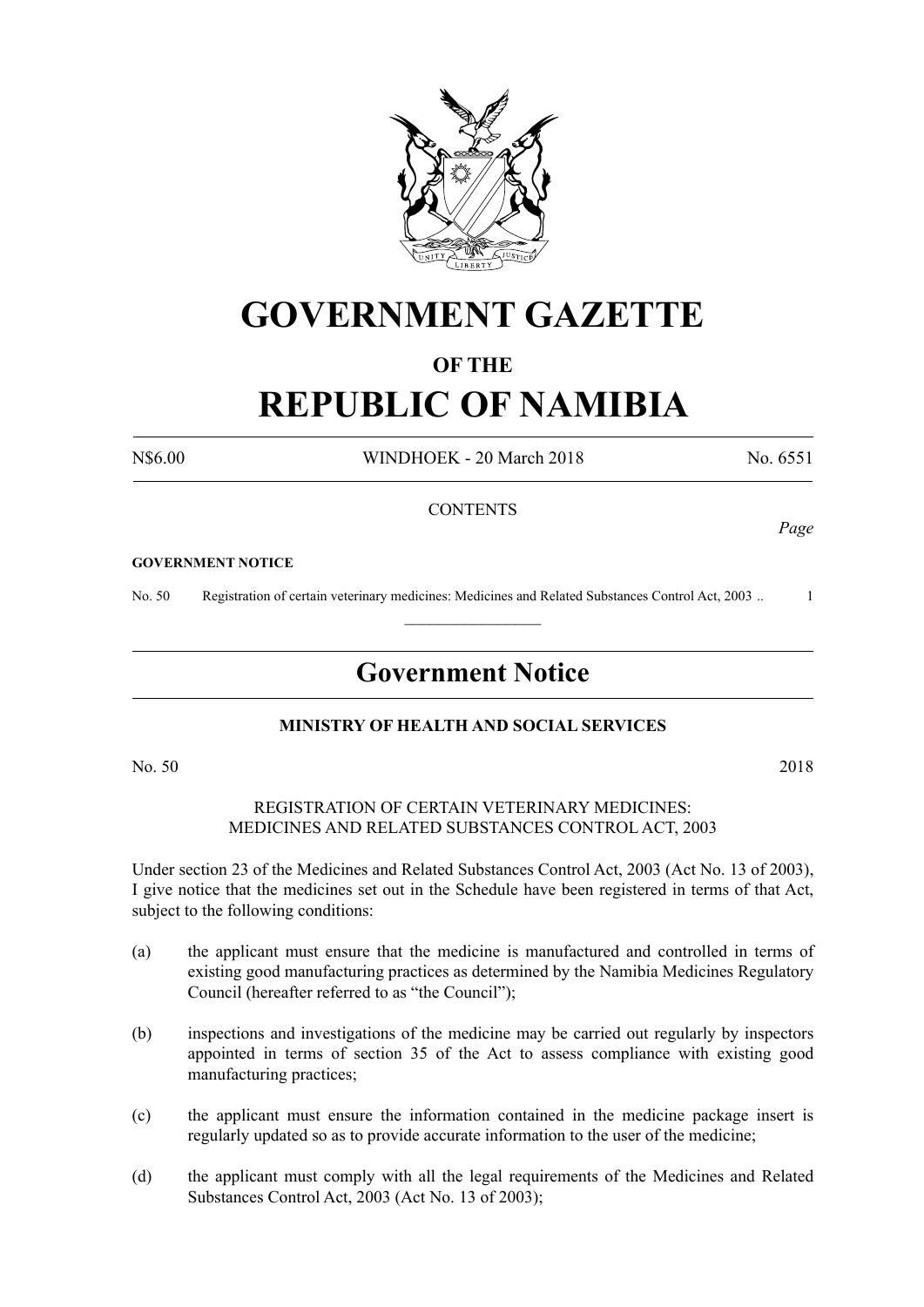- (e) the registration of medicine is subject to regular review by the Council regarding quality, safety and efficacy and the Council may vary the registration of the medicine, if it considers it necessary;
- (f) the applicant must validate the first two production batches of the medicine in terms of the detailed process validation protocol submitted at the time of application for registration and the validation report must be submitted to the Council within 30 days after completion of the validation; and
- (g) the Council may review the registration dossier of the medicine at intervals determined by the Council.

# **J. GAESEB REGISTRAR OF MEDICINES** Windhoek, 6 March 2018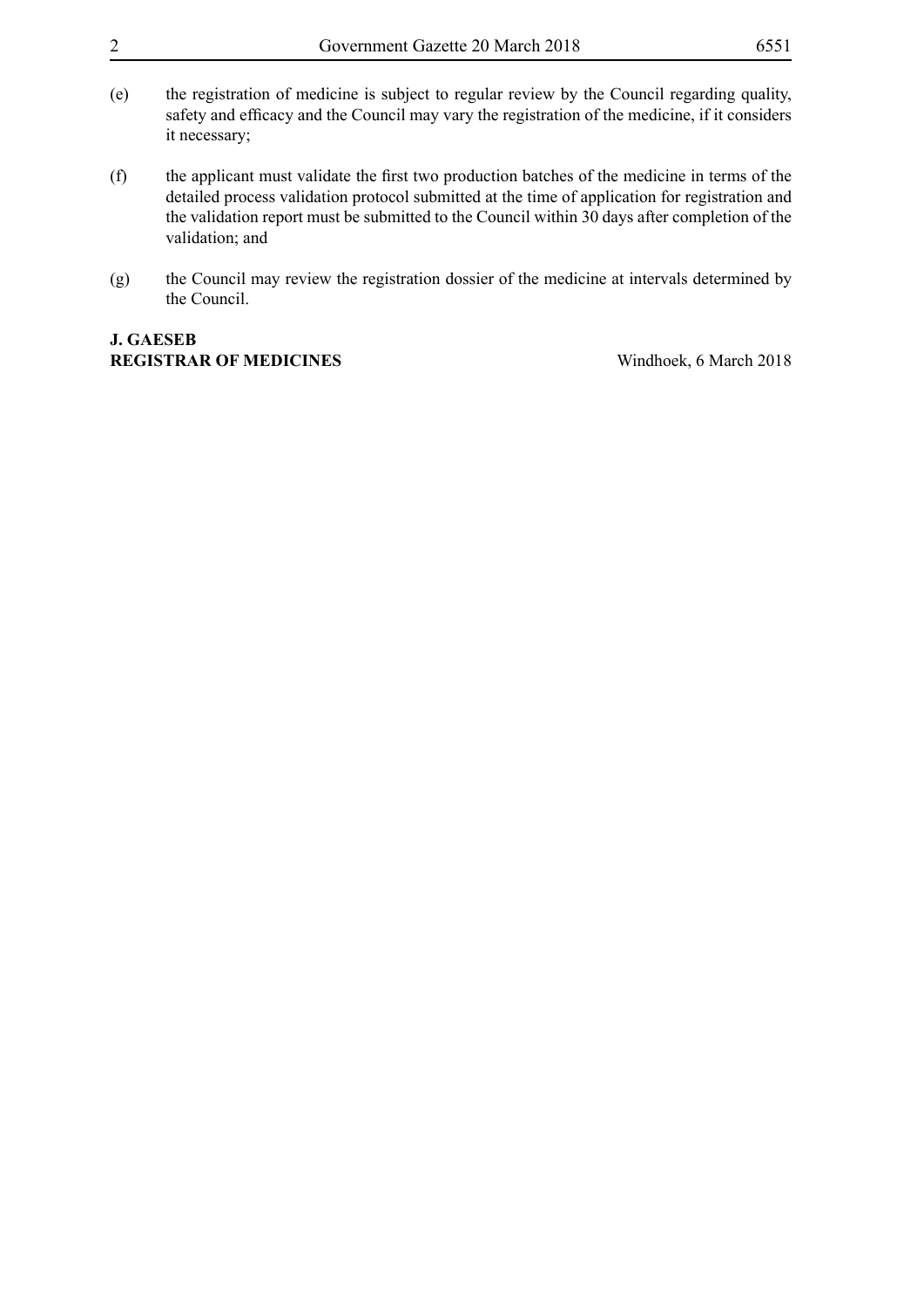| $\mathbf{S}$    | APPLICANT NAME                                                   | PRIETARY NAME<br>PR <sub>O</sub> | APPROVED NAME OF ACTIVE(S)                                                                                                                        | REGISTRATION<br>NUMBER |
|-----------------|------------------------------------------------------------------|----------------------------------|---------------------------------------------------------------------------------------------------------------------------------------------------|------------------------|
|                 | Eli Lilly (SA)(Pty) Limited                                      | Surolan                          | Prednisolone Acetate 5mg and Polymixin B Sulphate<br>23mg<br>contains Miconazol Nitrate<br>0.5293mg/ml<br>Each 1ml                                | V15/14.3/1288          |
| $\mathbf{\sim}$ | Eli Lilly (SA)(Pty) Limited                                      | Stresnil                         | Each 1ml contains Azaperone 40mg                                                                                                                  | V15/1.6.2/1289         |
| 3               | Elanco Animal Health, Division of Eli Lilly<br>(SA)(Pty) Limited | Tylan 200                        | Each ml Tylan 200 contains Tylosin 200mg                                                                                                          | V15/17.1.4/1290        |
| 4               | Eli Lilly (SA)(Pty) Limited                                      | Pulmotil AC                      | Each 1,0ml solution contains Tilmicosin Phosphate<br>equivalent to Tilmicosin 250mg                                                               | V15/17.1.4/1291        |
| 5               | Eli Lilly (SA)(Pty) Limited                                      | Pulmotil 200                     | Each Pulmotil 200 contains Tilmicosin 200g/kg                                                                                                     | V15/17.1.4/1292        |
| $\bullet$       | Eli Lilly (SA)(Pty) Limited                                      | Tylosin 100 Plus Sulfa           | Each 1 kg contains Tylosin 100g and Sulphamethazine<br>100g                                                                                       | V15/17.1.10/1293       |
| 7               | Virbac RSA (Pty) Limited                                         | Titanium $5$ FP + L5             | BVD type 1 and 11, IBR< PI3, BRSV< l, canicola, L,<br>Each ml contains modified live vaccine containing<br>grippotyphosa and L Icterohaemorragiae | V15/24.4/1294          |
| $\infty$        | Virbac RSA (Pty) Limited                                         | Rabigen mono                     | Each ml contains inactivated rabies suspension (VP12<br>strain) and minimum titre 1 IU                                                            | V15/24.8/1295          |
| ç               | Virbac RSA (Pty) Limited                                         | Trigger Strike                   | Each ml contains Triflumuron 2,5% m/v                                                                                                             | V15/18.3.8/1296        |
| $\overline{10}$ | Virbac RSA (Pty) Limited                                         | Terralon 200LA                   | Each ml contains Oxytetracycline 200mg                                                                                                            | V15/17.1.2/1297        |
| $\equiv$        | Virbac RSA (Pty) Limited                                         | $Ty$ lo 200                      | Each ml contains Tylosin 200mg                                                                                                                    | V15/17.1.4/1298        |
| $\overline{2}$  | Oberon Pharma (Pty) Ltd                                          | Swamycin                         | mg<br>200<br>Oxytetracycline<br>Hydrochloride 12.5% m/v<br>contains<br>$\overline{a}$<br>Each                                                     | V15/17.1.2/1299        |
| 13              | Swavet RSA (Pty) Ltd                                             | e Paste<br>Swavet Equin          | Each ml contains Ivermectin 1.87% m/v                                                                                                             | V15/18.1.2/1300        |
| $\overline{4}$  | Cipla Agrimed (Pty) Ltd                                          | Grease<br>Deltadip Tick          | and<br>Each ml contains Deltamethrin 0.10% m/m<br>Piperonyl butoxide 0.05%m/m                                                                     | V16/18.3.3/1301        |
| 15              | Cipla Agrimed (Pty) Ltd                                          | Injectable<br>Moxiject 1%        | Each ml contains Moxidectin 1% m/v                                                                                                                | V16/18.1.2/1302        |
| $\frac{6}{2}$   | Virbac RSA (Pty) Ltd                                             | Tri-Alplucine                    | Each 100g powder contains Josamycine 18 million IU<br>and Trimethoprim 10g                                                                        | V16/7.1.10/1303        |
| $\overline{17}$ | Virbac RSA (Pty) Ltd                                             | Colistine 1200                   | Each g contains Colistin sulphate 1 200 000 I.U                                                                                                   | V16/17.1.9/1304        |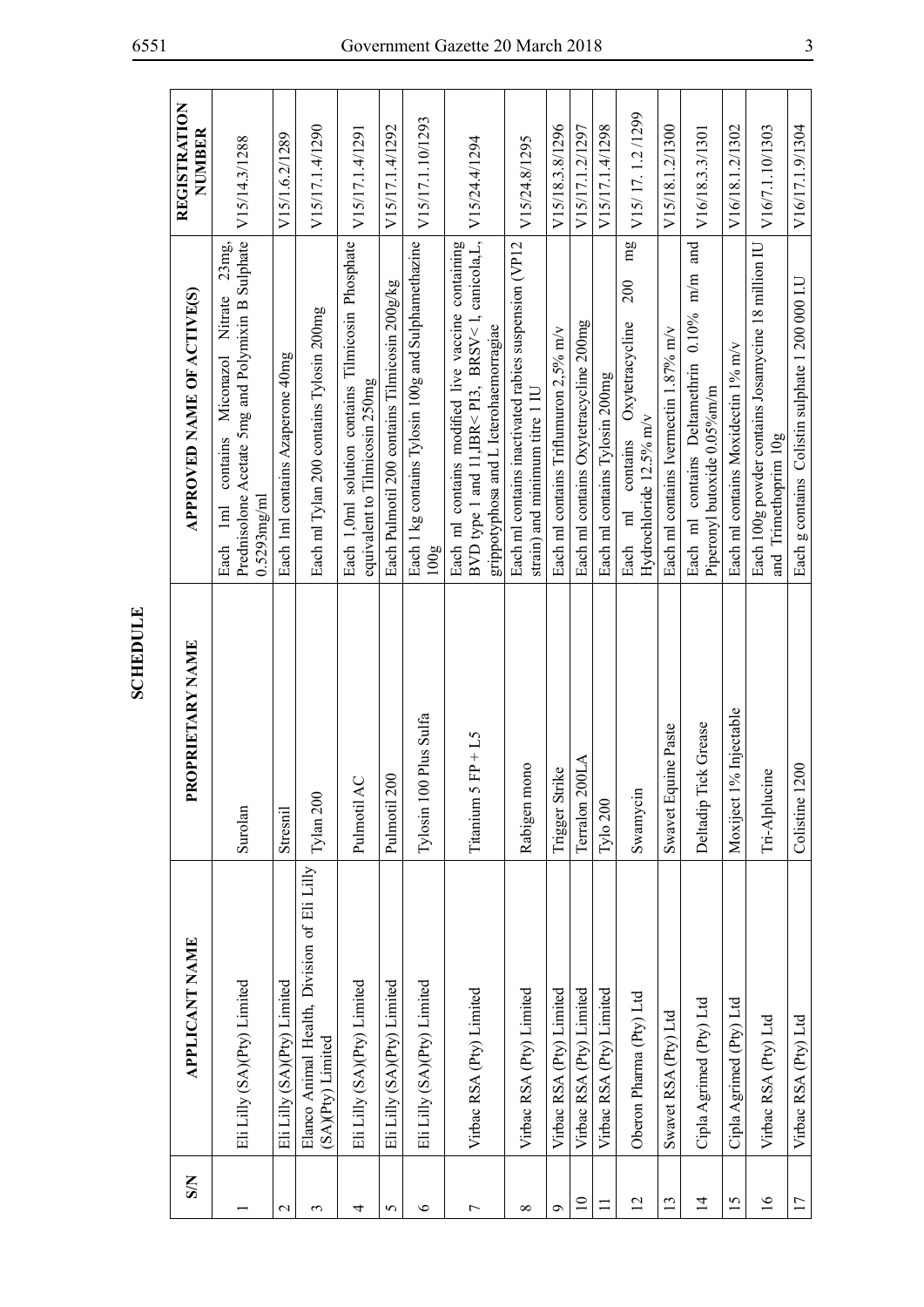| V16/18.1.8/1306                                                                      | V16/18.1.8/1307                                                    | V16/17.1.2/1308                       | V16/17.1.2/1309                        | V16/17.1.2/1310                       | V16/18.1.8/1311                                                     | V16/18.1.6/1312                                                                          | V16/17.1.2/1313                                            | V16/17.1.2/1314                          | V16/18.3.9/1315                                                                   | V16/18.3.9/1516                                                         | V16/18.3.9/1317                                                    | V16/18.3.9/1318                                                   | V16/17.1.6/1319                         | V16/17.1.6/1320                         | V16/17.1.6/1321                          | V16/17.1.1.1/1322                                                 | V16/17.1.1.1/1323                                                           |
|--------------------------------------------------------------------------------------|--------------------------------------------------------------------|---------------------------------------|----------------------------------------|---------------------------------------|---------------------------------------------------------------------|------------------------------------------------------------------------------------------|------------------------------------------------------------|------------------------------------------|-----------------------------------------------------------------------------------|-------------------------------------------------------------------------|--------------------------------------------------------------------|-------------------------------------------------------------------|-----------------------------------------|-----------------------------------------|------------------------------------------|-------------------------------------------------------------------|-----------------------------------------------------------------------------|
| Praziquantel 75mg, Pyrantel<br>Pamoate 200mg, Febantel 300mg<br>Each tablet contains | Each tablet contains praziquantel 300mg, pyrantel<br>pamoate 800mg | Each tablet contains Doxycycline 50mg | Each tablet contains Doxycycline 100mg | Each tablet contains Doxycyclin 300mg | Each 5 gram contains Pyrantel Pamoate 50mg and<br>Praziquantel 10mg | Each 5ml contains 938mg piperazine citrate equivalent<br>to 18,7% m/v piperazine citrate | Each kg of powder contain Doxycycline Hydrochloride<br>25g | Each ml contain doxycycline hyclate 10mg | Each ml contains 720mg cypermethrin, 3280mg<br>piperonyl butoxide and lanolin 50g | % m/v<br>1,25<br>Contains 0,28% m/v cypermethrin,<br>piperonyl butoxide | Contains 0,2% m/v cypermethrin, piperonyl butoxide,<br>$1.0\%$ m/v | Contains 0,25% m/v cypermethrin, 1,25 % m/v<br>piperonyl butoxide | Each tablet contains Marbofloxacin 25mg | Each tablet contains Marbofloxacin 50mg | Each tablet contains Marbofloxacin 100mg | Each tablet contains Amoxycillin 40mg and clavulanic<br>acid 10mg | and<br>Amoxycillin 200mg<br>contains<br>clavulanic acid 50mg<br>Each tablet |
| Medpet mediworm Plus for Dogs                                                        | Mediworm for large Dogs                                            | Medpet Doxydog 50mg                   | Medpet Doxydog 100mg                   | Medpet Doxydog 300mg                  | Medpet mediworm powder                                              | Marltons Dewormer                                                                        | Doxybiotic                                                 | Medpet Doxysyrup                         | Tick & Flea Shampoo for Dogs<br>Marltons<br>$\&$ Cats                             | Marltons Flyrid                                                         | Tick & Flea powder for Dogs &<br>Marltons <sup>7</sup><br>Cats     | Marltons Tick & Flea Dip for Dogs & Cats                          | 5<br>Zeniquin 2                         | Zeniquin 50                             | $\infty$<br>Zeniquin 1                   | Synulox 50mg                                                      | Synulox 250mg                                                               |
| Medpet (Pty) Ltd                                                                     | Medpet (Pty) Ltd                                                   | Medpet (Pty) Ltd                      | Medpet (Pty) Ltd                       | Medpet (Pty) Ltd                      | Medpet (Pty) Ltd                                                    | Medpet (Pty) Ltd                                                                         | Medpet (Pty) Ltd                                           | Medpet (Pty) Ltd                         | Maritons Pets & Products (Pty) Ltd                                                | Marltons Pets & Products (Pty) Ltd                                      | Marltons Pets & Products (Pty) Ltd                                 | Marltons Pets & Products (Pty) Ltd                                | Zoetis South Africa (Pty) Ltd           | Zoetis South Africa (Pty) Ltd           | Zoetis South Africa (Pty) Ltd            | Zoetis South Africa (Pty) Ltd                                     | Zoetis South Africa (Pty) Ltd                                               |
| $\overline{18}$                                                                      | $\overline{19}$                                                    | $\approx$                             | $\overline{21}$                        | 22                                    | 23                                                                  | $\overline{24}$                                                                          | 25                                                         | $\overline{26}$                          | 27                                                                                | 28                                                                      | 29                                                                 | $\mathfrak{S}$                                                    | $\overline{31}$                         | 32                                      | 33                                       | 34                                                                | 35                                                                          |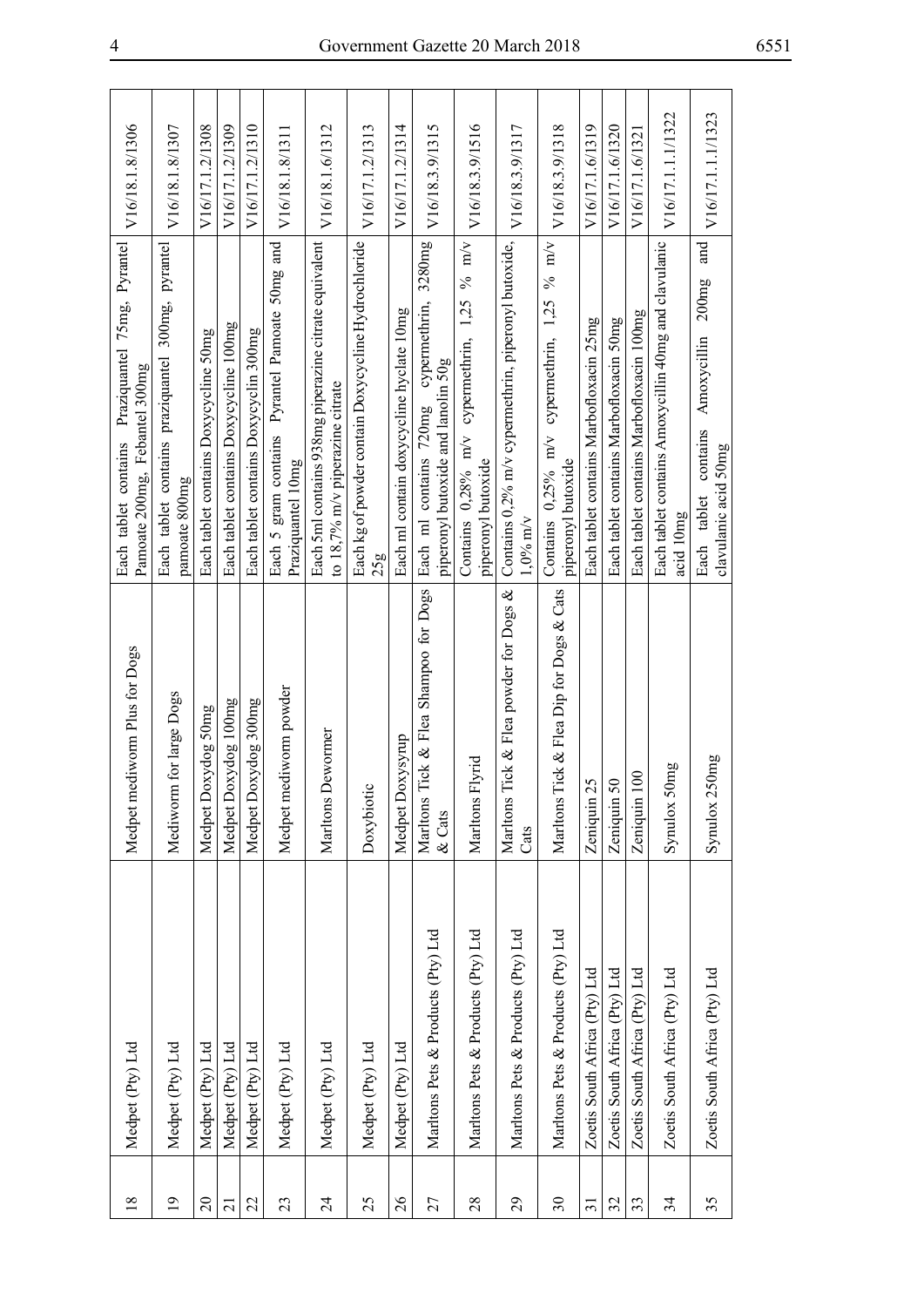| 36            | Zoetis South Africa (Pty) Ltd | Synulox RTU                         | potassium clavulanate equivalent to clavulanic acid<br>trihydrate equivalent to amoxicillin 140,0mg and<br>Amoxycillin<br>suspension contains<br>$\overline{E}$<br>Each 1,0<br>35,0mg | V16/17.1.1.1/1324 |
|---------------|-------------------------------|-------------------------------------|---------------------------------------------------------------------------------------------------------------------------------------------------------------------------------------|-------------------|
| 37            | Zoetis South Africa (Pty) Ltd | Excenel                             | Each ml contains ceftiofur 50mg                                                                                                                                                       | V16/17.1.1.2/1325 |
| 38            | Zoetis South Africa (Pty) Ltd | Excenel RTU                         | Each ml contains ceftiofur hydrochloride 50mg                                                                                                                                         | V16/17.1.1.2/1326 |
| 39            | Zoetis South Africa (Pty) Ltd | Draxxin 100mg/ml                    | Each ml contain Tulathromycin 100mg                                                                                                                                                   | V16/17.1.4/1327   |
| $\frac{1}{4}$ | Zoetis South Africa (Pty) Ltd | Convenia<br>Diluent for             | Each vial of diluents contains water for injections                                                                                                                                   | V16/29/1328       |
| $\frac{4}{5}$ | Zoetis South Africa (Pty) Ltd | Clamoxyl 200mg                      | Each tablet contains Amoxycillin trihydrate equivalent<br>to Amoxycillin 200mg                                                                                                        | V16/17.1.1.1/1329 |
| 42            | Zoetis South Africa (Pty) Ltd | RTU<br>Clamoxyl                     | Each MI suspension contains Amoxycillin trihydrate<br>equivalent to amoxicillin 150mg                                                                                                 | V16/17.1.1.1/1330 |
| 43            | Zoetis South Africa (Pty) Ltd | LIQUAMYCIN LA                       | Each ml contains Oxytetracycline 200mg                                                                                                                                                | V16/17.1.2/1331   |
| 4             | Zoetis South Africa (Pty) Ltd | Terra-cortril eye/ear suspension    | 5mg and Polymyxin B<br>10mg<br>oxytetracycline<br>Hydrocortisone acetate<br>contains<br>sulphate 10 000 unit<br>$\overline{a}$<br>Each                                                | V16/14.3/1332     |
| 45            | Zoetis South Africa (Pty) Ltd | queous injection<br>Rimadyl A       | Each ml contains Carprofen 50mg                                                                                                                                                       | V16/3.1.2.3/1333  |
| $\frac{4}{6}$ | Zoetis South Africa (Pty) Ltd | Excede                              | Each ml contains ceftiofur 200mg                                                                                                                                                      | V16/17.1.1.2/1334 |
| 47            | Zoetis South Africa (Pty) Ltd | Advocin Injectable Solution         | Each MI contains danofloxacin mesylate equivalent to<br>Danofloxacin 25mg                                                                                                             | V16/17.1.6/1335   |
| $\frac{8}{3}$ | Zoetis South Africa (Pty) Ltd | Domitor                             | Each ml contains medetomidine hydrochloride 1mg                                                                                                                                       | V16/1.4.2/1336    |
| $\frac{1}{2}$ | Zoetis South Africa (Pty) Ltd | Rimadyl Chewable 75                 | Each chewable tablet contains Carprofen 75mg                                                                                                                                          | V16/3.1.2.3/1337  |
| $50\,$        | Zoetis South Africa (Pty) Ltd | Rimadyl Chewable 100                | Each chewable tablet contains Carprofen 100mg                                                                                                                                         | V16/3.1.2.3/1338  |
| 51            | Zoetis South Africa (Pty) Ltd | Cerenia                             | Each ml contains maropitant 10mg                                                                                                                                                      | V16/8.3/1339      |
| 52            | Zoetis South Africa (Pty) Ltd | Linco-spectin sterile solution (S4) | to lincomycin base 50mg and spectinomycin sulphate   V16/17.1.10/1340<br>Each ml contains Lincomycin hydrochloride equivalent<br>equivalent to spectinomycin base 100mg               |                   |
| 53            | Zoetis South Africa (Pty) Ltd | Predef 2X                           | Each MI contains 2mg Isoflupredone acetate                                                                                                                                            | V16/12.3/1341     |
| 54            | Merial South Africa (Pty) Ltd | $SE + ST$<br>Gallimune              | Enteritidis PT4 at least 42 IP.U and inactivated<br>Salmonella Typhimurium DT 104 of at least 149<br>Each 0.3ml dose contains inactivated Salmonella<br>SAT.U                         | V16/24.3/1342     |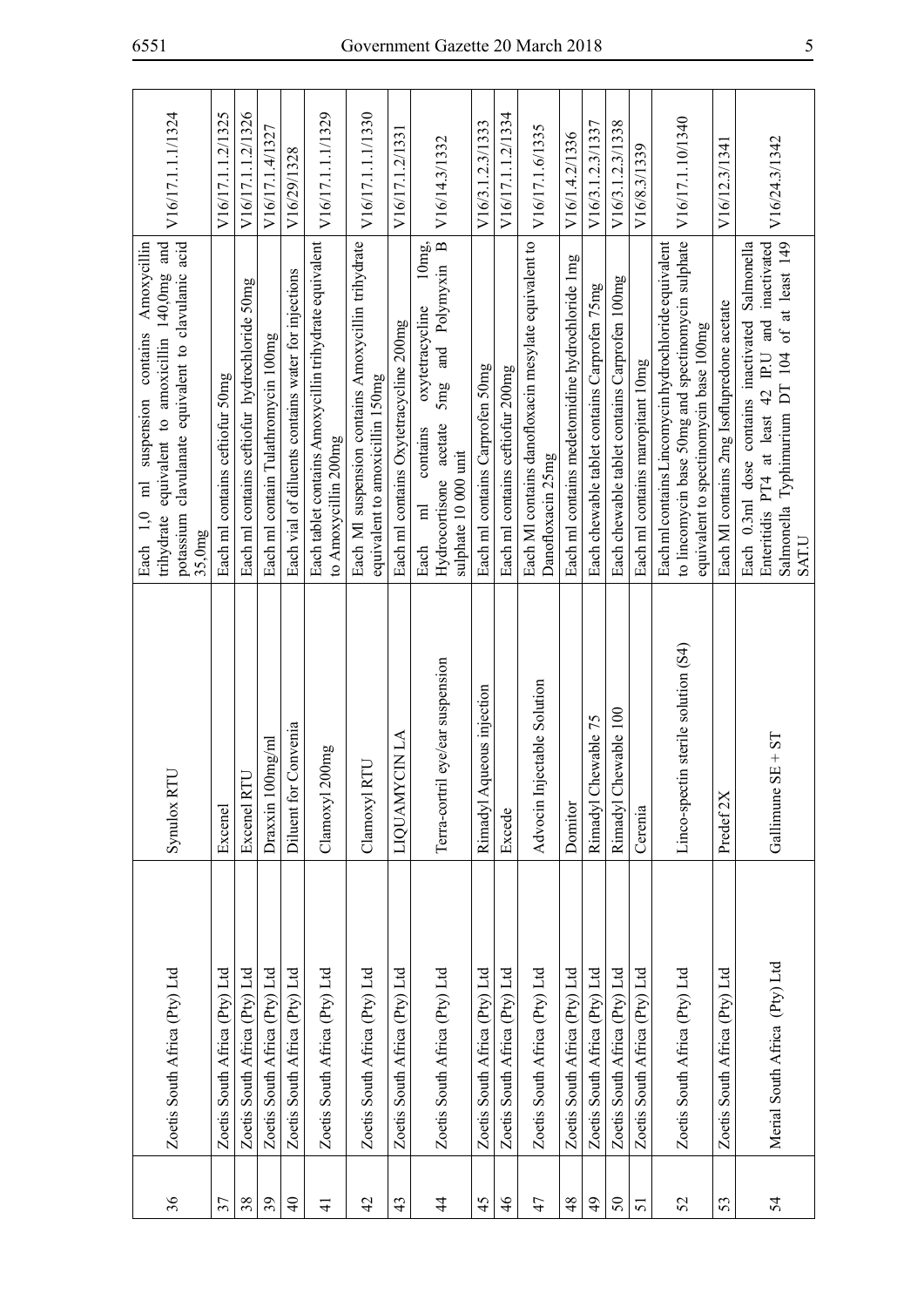| 55             | Virbac RSA (Pty) Ltd          | Ypozane 1.875 mg                                     | Each tablet contains Osaterone acetate 1.875mg                                                                                                                                                                                  | V16/11.2.3/1343  |
|----------------|-------------------------------|------------------------------------------------------|---------------------------------------------------------------------------------------------------------------------------------------------------------------------------------------------------------------------------------|------------------|
| 56             | Virbac RSA (Pty) Ltd          | Ypozane 3.75 mg                                      | Each tablet contains Osaterone acetate 3.75mg                                                                                                                                                                                   | V16/11.2.3/1344  |
| 57             | Virbac RSA (Pty) Ltd          | mg<br>Ypozane7.5                                     | Each tablet contains Osaterone acetate 7.5mg                                                                                                                                                                                    | V16/11.2.3/1345  |
| 58             | Virbac RSA (Pty) Ltd          | mg<br>Ypozane 15                                     | Each tablet contains Osaterone acetate 15mg                                                                                                                                                                                     | V16/11.2.3/1346  |
| 59             | Zoetis South Africa (Pty) Ltd | Lectade                                              | Electrolytes and citric acid 68,2% m/m. Sachet B<br>Sachet A $(19,4 \text{ g})$ contains Glycine 31,8% m/m<br>$(44.6 \text{ g})$ contains Dextrose 100% m/m                                                                     | V16/19.3/1347    |
| $\infty$       | Zoetis South Africa (Pty) Ltd | Paracide                                             | Contains Alphamethrin 7% m/v                                                                                                                                                                                                    | V16/18.3.3/1348  |
| 61             | Zoetis South Africa (Pty) Ltd | Pouracide                                            | Contains Alphamethrin 0,5%, cyper-methrin 1%,<br>tetrachlorvinphos 2% and piperonyl butoxide 7,5%.                                                                                                                              | V16/18.3.9/1349  |
| $\mathcal{O}$  | Zoetis South Africa (Pty) Ltd | Eye Powder<br>Terramycin                             | Each g contains Oxytetracycline HCl 20 mg and<br>benzocaine 10mg                                                                                                                                                                | V16/14.1/1350    |
| 63             | Zoetis South Africa (Pty) Ltd | Terramycin 100 Injectable Solution                   | oxytetracycline hydrochloride<br>contains<br>Each ml<br>100mg                                                                                                                                                                   | V16/17.1.2/1351  |
| $\mathcal{Z}$  | Zoetis South Africa (Pty) Ltd | LA Injectable Solution<br>Terramycin                 | contains oxytetracycline hydrochloride<br>Each ml<br>200mg                                                                                                                                                                      | V16/17.1.2/1352  |
| 65             | Zoetis South Africa (Pty) Ltd | Terramycin IU Super Oblet                            | Each oblet contains Oxytetracycline hydrochloride<br>2000mg                                                                                                                                                                     | V16/17.1.2/1353  |
| $\infty$       | Zoetis South Africa (Pty) Ltd | Soluble<br>Formula<br>Animal<br>Terramycin<br>Powder | Oxytetracycline Hydrochloride<br>Each gram contains<br>Sang                                                                                                                                                                     | V16/17.1.2/1354  |
| 67             | Zoetis South Africa (Pty) Ltd | Terravit Soluble Powder with vitamins                | Niacinamide 13mg, Vitamin A 2200 iu, Bitamin B12<br>contains Oxytetracycline HCl 55mg,<br>Pantothenic acid 4,6mg,<br>2,2 µg, Vitamin D3 397 IU, Vitamin E $0,66$ IU and<br>2,8mg<br>Vitamin K 0,79mg<br>Each gram<br>Riboflavin | V16/17.1.10/1355 |
| 8 <sup>o</sup> | Zoetis South Africa (Pty) Ltd | Valbantel                                            | Closantyl<br>and<br>% m/v<br>Contains Albendazole 1,9<br>sodium $3\%$ m/v                                                                                                                                                       | V16/18.1.8/1356  |
| 69             | Zoetis South Africa (Pty) Ltd | Valbazen for cattle                                  | Contains Albendazole 7,5 % m/v                                                                                                                                                                                                  | V16/18.1.1/1357  |
| $\mathcal{L}$  | Zoetis South Africa (Pty) Ltd | Valbazen for sheep                                   | Contains Albendazole 1,9% m/v                                                                                                                                                                                                   | V16/18.1.1/1358  |
| $\overline{7}$ | Zoetis South Africa (Pty) Ltd | Vibrin                                               | Vaccine which is inactivated Campylobacter fetus<br>bacteria                                                                                                                                                                    | V16/24.4/1359    |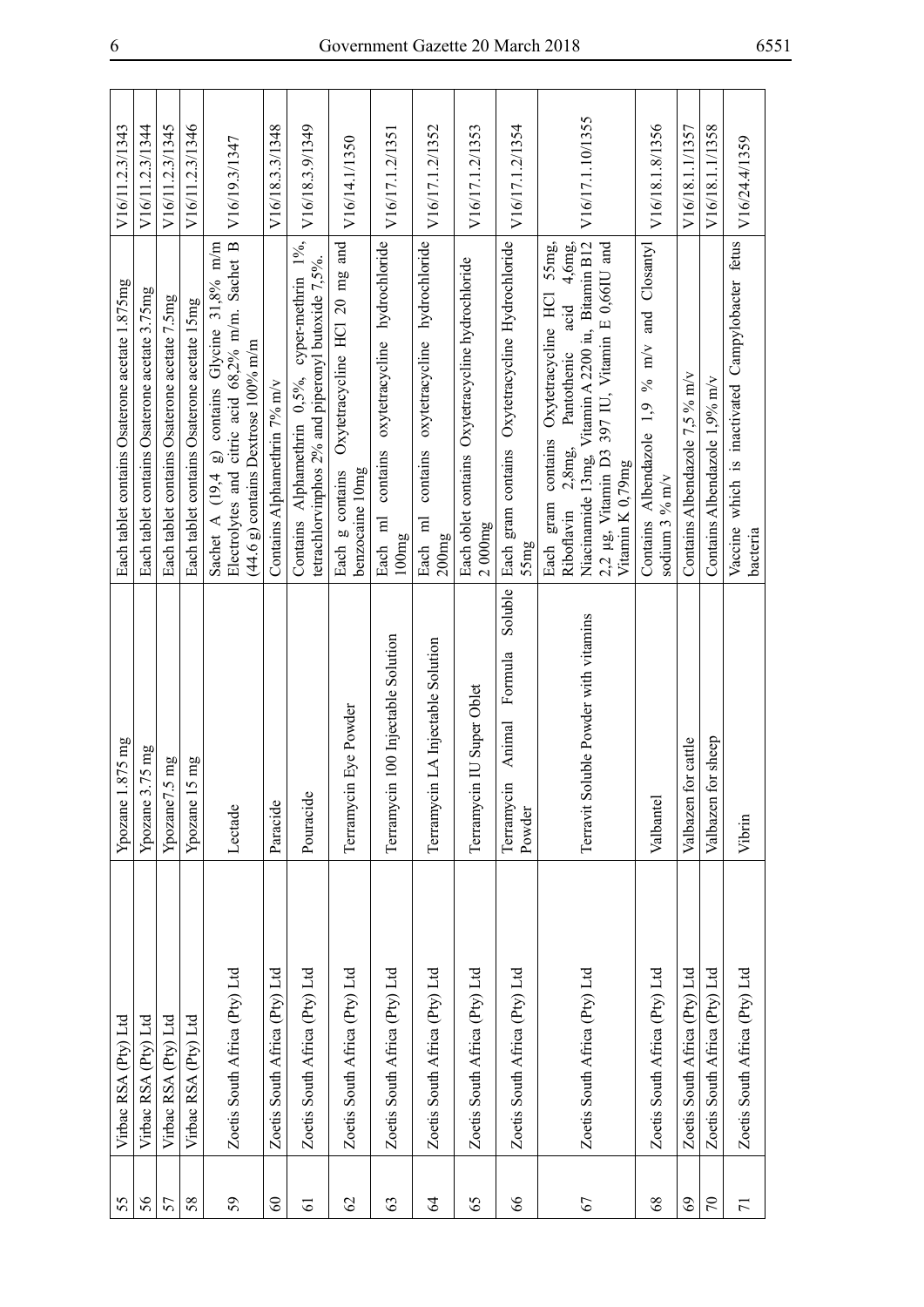| V16/29/1360                                                                                    | V16/17.1.2/1361                                              | V16/17.1.10/1362                                                                    | V16/17.1.7/1363<br>and                                             | V16/25.1/1364        | V16/17.1.2/1365<br>Doxycycline                                                                   | V16/18.3.6/1367                                              | V16/18.3.6/1368<br>$\overline{S}$                                                            | V16/1.5/1369                         | V16/1.5/1370                         | V16/24.3/1371                                                                          | V16/17.1.4/1372                                                    | V16/24.4.2/1373                                                                                                                                                                                                                                                          | V16/3.1.1/1374                                      | V16/3.1.1/1375                                      | V16/1.4.2/1376                                     |
|------------------------------------------------------------------------------------------------|--------------------------------------------------------------|-------------------------------------------------------------------------------------|--------------------------------------------------------------------|----------------------|--------------------------------------------------------------------------------------------------|--------------------------------------------------------------|----------------------------------------------------------------------------------------------|--------------------------------------|--------------------------------------|----------------------------------------------------------------------------------------|--------------------------------------------------------------------|--------------------------------------------------------------------------------------------------------------------------------------------------------------------------------------------------------------------------------------------------------------------------|-----------------------------------------------------|-----------------------------------------------------|----------------------------------------------------|
| Consists of brewer's yeast, deproteinated containing<br>min $24\%$ B-Glycans and 5-15% Mannans | Each kg powder contains Aureomycin chlortetracycline<br>100g | Each kg powder contains Aureomycin chlortetracycline<br>77g and sulphamethazine 77g | m/v<br>2%<br>Sulphamethoxazole 10% m/v<br>Trimethoprim<br>Contains | Contains Tylosin 10% | Hydrochloride 541.02mg equivalent to Doxycycline<br>contains<br>powder<br>Each 1000mg<br>500.0mg | Each tablet contains 2.27% w/w Afoxolaner                    | Contains Fipronil 83mg/ml, Praziquantel 83mg,<br>methoprene 4mg/ml and Eprinomectin 100mg/ml | Each tablet contains Imepitoin 400mg | Each tablet contains Imepitoin 100mg | Consists of 2.0 log10 EID50 of live Gumboro Disease<br>virus strain 228E in stabilizer | Each ml contains Tilmicosin, as Tilmicosin aqueous,<br>$300$ mg/ml | of antitoxin/ml and Clostridium sordellii,10.0IU of<br>Each 2.0ml contains at least 80% protection Clostridium<br>chauvoei, 1.5IU antitoxin/ml Clostridium septicum,<br>0.5IU of alpha antitoxin/ml Clostridium novyi,1.0 IU<br>beta antitoxin/ml Clostridium perfringes | Each ml contains 20mg of methylprednisolone acetate | Each ml contains 40mg of methylprednisolone acetate | Each ml contains Detomidine hydrochloride 10mg and |
| Alphamune                                                                                      | Aurofac 100                                                  | Aureo-S-700 G                                                                       | Ļ<br>Methoxaso                                                     | Promote              | SWA-DOXY-MYCIN                                                                                   | lewable tablets for dogs<br>Nexgard ch                       | Broadline top spot for cats                                                                  | Pexion 400mg tablets                 | Pexion 100mg tablets                 | Nobilis Gumboro 228E                                                                   | Micotil 300                                                        | Bar-Vac 10                                                                                                                                                                                                                                                               | Depo-Medrol 20mg/ml<br>Veterinary                   | Depo-Medrol 40mg/ml<br>Veterinary                   | Domosedar                                          |
| Zoetis South Africa (Pty) Ltd                                                                  | Zoetis South Africa (Pty) Ltd                                | Zoetis South Africa (Pty) Ltd                                                       | Virbac SA (Pty) Ltd                                                | Virbac SA (Pty) Ltd  | Swavet (Pty) Ltd                                                                                 | Boehringer Ingelheim Animal Health South<br>Africa (Pty) Ltd | Boehringer Ingelheim Animal Health South<br>Africa (Pty) Ltd                                 | Ingelheim Pharmaceuticals (Pty) Ltd  | Ingelheim Pharmaceuticals (Pty) Ltd  | Intervet (SA) (Pty) Ltd                                                                | Eli Lilly (S.A.) (Pty) Ltd                                         | Ingelheim Pharmaceuticals (Pty) Ltd                                                                                                                                                                                                                                      | Zoetis South Africa (Pty) Ltd                       | Zoetis South Africa (Pty) Ltd                       | Zoetis South Africa (Pty) Ltd                      |
| 72                                                                                             | 73                                                           | 74                                                                                  | 75                                                                 | 76                   | 77                                                                                               | 78                                                           | 56                                                                                           | 80                                   | $\overline{81}$                      | 82                                                                                     | 83                                                                 | 84                                                                                                                                                                                                                                                                       | 85                                                  | 86                                                  | 87                                                 |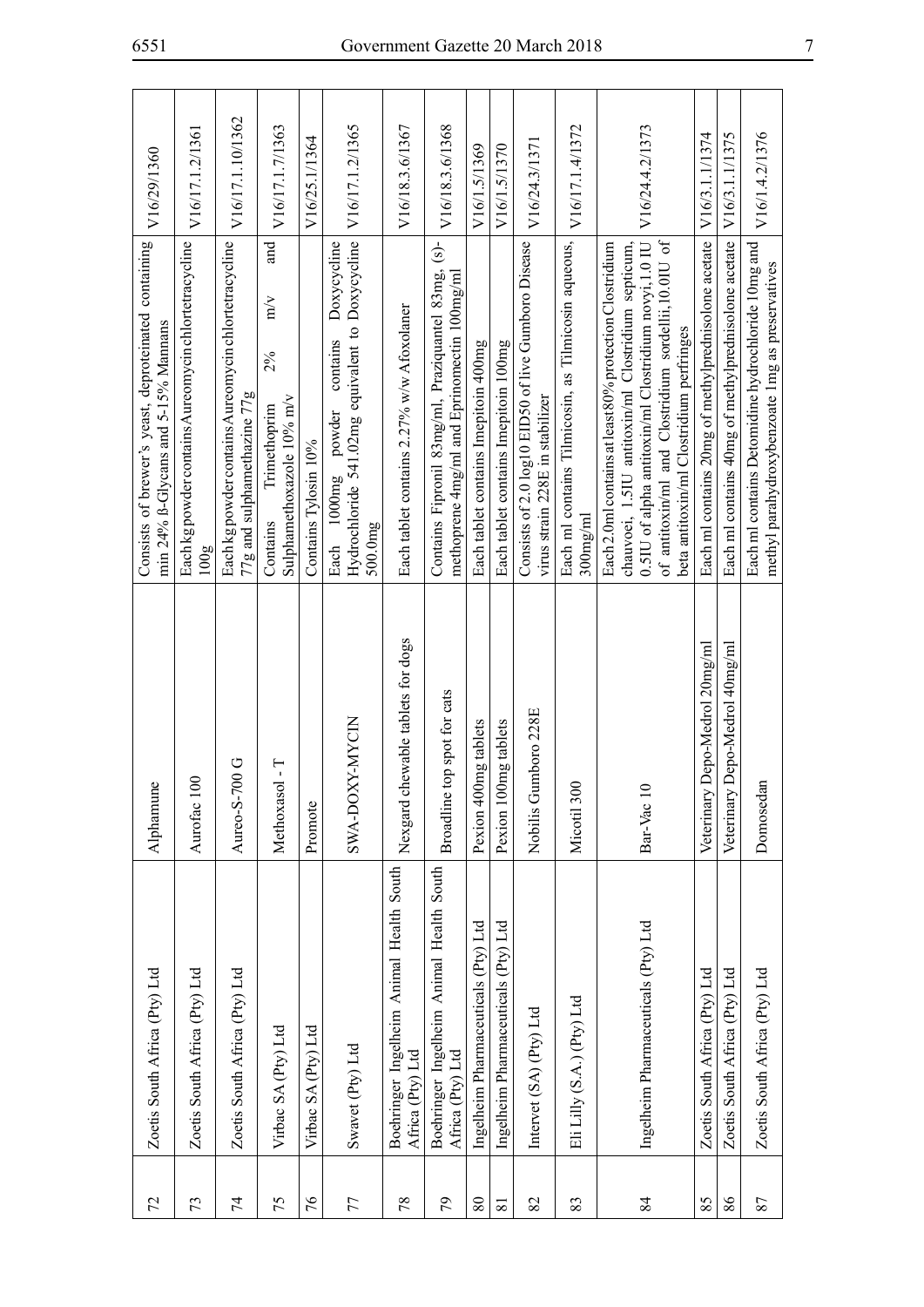| 88             | Zoetis South Africa (Pty) Ltd             | Convenia                              | Each vial of lyophilized powder contains cefovecin<br>Sodium, the equivalent to cefovecin 852mg                                                                                                                                                                                                                                       | V16/17.1.1.2/1377 |
|----------------|-------------------------------------------|---------------------------------------|---------------------------------------------------------------------------------------------------------------------------------------------------------------------------------------------------------------------------------------------------------------------------------------------------------------------------------------|-------------------|
| 89             | Zoetis South Africa (Pty) Ltd             | Antisedan                             | Each ml contains Atipamezole hydrochloride 5mg                                                                                                                                                                                                                                                                                        | V16/1.4.3/1378    |
| $\infty$       | Adeva Health and Pharmaceutical (Pty) Ltd | Adeva eQuine Joint Endurance          | (methylsulfonylmethane) 8500mg, papain Enzyme<br><b>MSM</b><br>Hcl<br>Glucoseamine<br>8500mg, chondroitin sulphate 5000mg,<br>contains<br>50mg and bromelain 50mg<br>doos<br>Each                                                                                                                                                     | V16/19.5/1379     |
| $\overline{5}$ | Adeva Health and Pharmaceutical (Pty) Ltd | Adeva Mobimax                         | 250mg; Chondroitin sulphate 150mg and MSM<br>sulphate<br>Glucosamine<br>(Methylsulfonylmethane) 135mg<br>contains<br>capsule<br>Each                                                                                                                                                                                                  | V16/19.5/1380     |
| $\mathcal{S}$  | Zoetis South Africa (Pty) Ltd             | Cydectin Eweguard                     | Black Quarter, Malignant Oedema, Gangrene, Tetanus<br>Contains 0,5 % Moxidectin, antigens of Pulpy Kidney,<br>and Caseous Lymphadenitis                                                                                                                                                                                               | V16/18.1.9/1381   |
| 93             | Zoetis South Africa (Pty) Ltd             | Vanguard Plus 5/CV-L                  | virus $\geq$ 10 3.5TCID50, CAV-2 $\geq$ 10 3.4TCID50, CPI<br>viru $\geq$ 10 5.5TCID50s, CPV $\geq$ 10 7.25TCID50 and<br>inactivated whole cultures of L. canicola 600 NU<br>and L. icterohaemorrhagiae 600 NU, plus a liquid<br>Freeze-dried preparation of attenuated strains of CD<br>preparation of inactivated CCV $\geq$ 1.49 RP | V16/24.1/1382     |
| 54             | Cipla Vet (Pty) Ltd                       | Agra Bolic                            | 0.01mg, Vitamin B1 1mg, Casein acid 50mg, Vitamin<br>Selenium<br>Each ml contains Phosphorous 6mg,<br>B120.05mg and Vitamin B60.66mg                                                                                                                                                                                                  | V17/19.4/1383     |
| 95             | Cipla Vet (Pty) Ltd                       | Pegaquest                             | Contains Moxidectin 2.0g/100ml and Praziquantel<br>12.5g/100m1                                                                                                                                                                                                                                                                        | V17/18.1.8/1384   |
| $\delta$       | Cipla Agrimed (Pty) Ltd                   | g Implant<br>DIB 0.5                  | Each intravaginal device contains progesterone 0.5g                                                                                                                                                                                                                                                                                   | V17/11.2.3/1385   |
| 57             | Cipla Agrimed (Pty) Ltd                   | Cipla Oestradiol Benzoate             | Each 100 ml bottle contains Oestradiol benzoate 0.1g<br>$(0.1\% \text{ m/v})$                                                                                                                                                                                                                                                         | V17/11.2.2/1386   |
| 98             | Merial South Africa (Pty) Ltd             | Gallivac IBI                          | bursal disease (Gumboro) virus S706 strain at least<br>Each dose of vaccine contains attenuated infectious<br>10sq.4.0 CCID50                                                                                                                                                                                                         | V17/24.3/1387     |
| $\mathfrak{g}$ | Cipla Agrimed (Pty) Ltd                   | Complex $+A \& E$ for Sheep and Goats | Each ml contains Vitamin A 7500 IU, Vitamin E 24 IU,<br>Zinc 11mg, Selenium 0.8mg and Manganese 2.7mg                                                                                                                                                                                                                                 | V17/19.2/1388     |
| 100            | Cipla Agrimed (Pty) Ltd                   | Agra Vitamin & Minerals Sheep/Goats   | Each ml contains Vitamin A 7500 IU, Vitamin E 24 IU,<br>Zinc 11 mg, Selenium 0.8 mg and Manganese 2.7mg                                                                                                                                                                                                                               | V17/19.2/1389     |